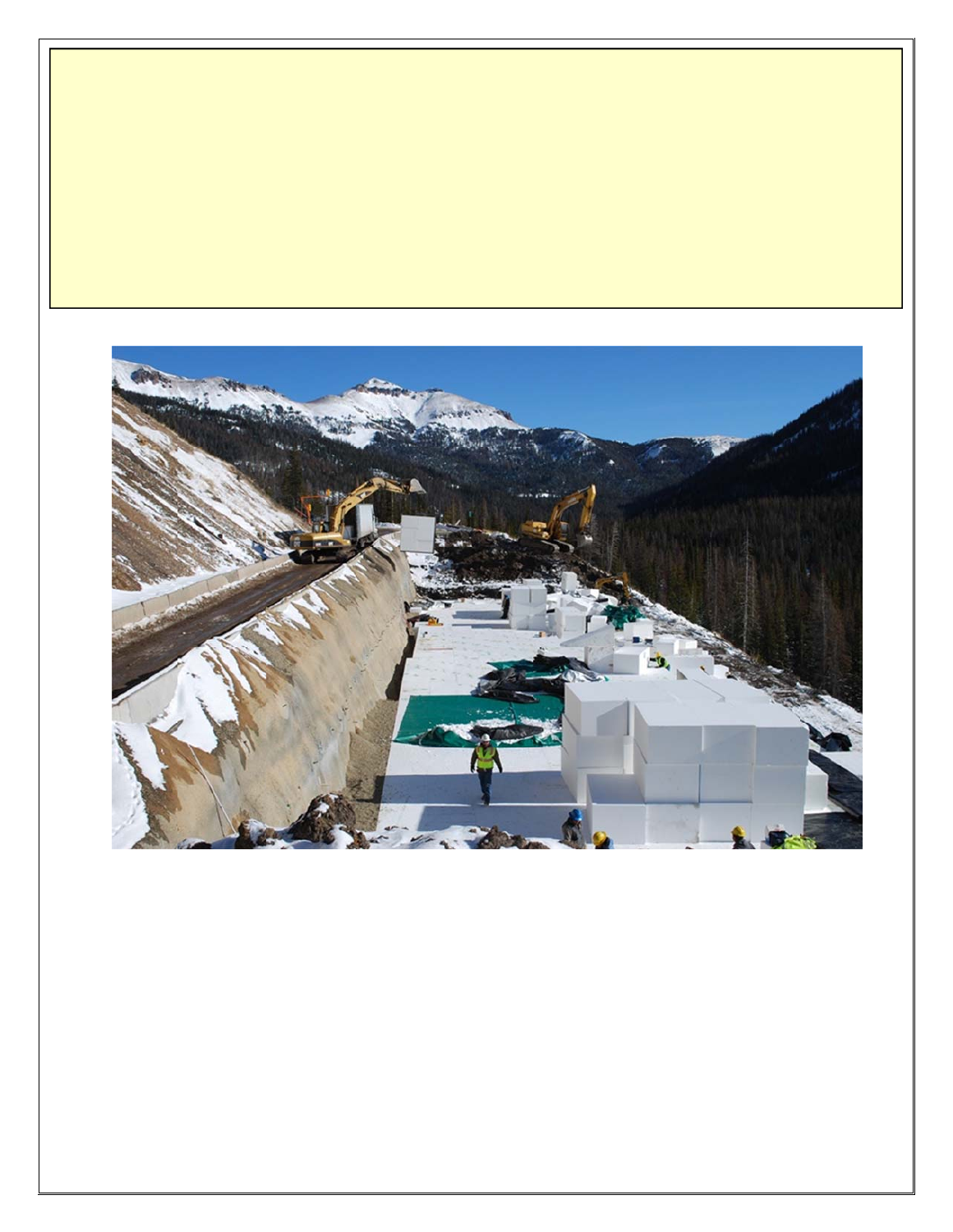*Cover photo: Construction on Cameron Pass*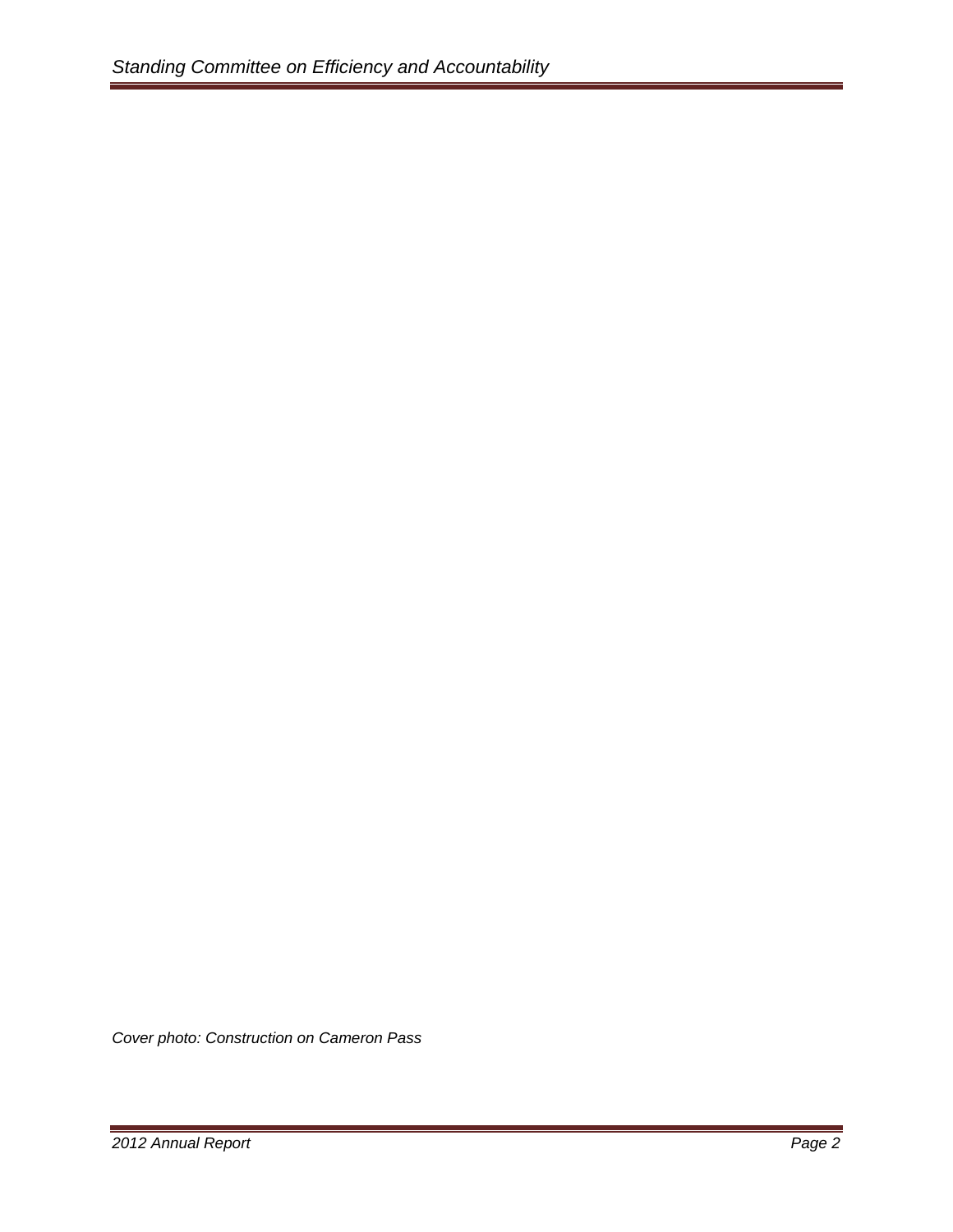# **Section 1: Background on the Standing Committee on Efficiency and Accountability Committee**

## **1.1 Committee History**

In 2009, the legislature created the Standing Efficiency and Accountability Committee within section 43-1- 106(17), CRS. The Committee was formed as a part of the Funding Advancement for Surface Transportation and Economic Recovery (FASTER) Act to assist CDOT in finding ways "to maximize efficiency of the Department and to allow for increased investment in the transportation system over the short, medium, and long term." Transparency is a key focus for the Colorado Department of Transportation (CDOT) and this report is part of CDOT's efforts to enhance transparency.

#### **1.2 Committee Organization**

In the fall of 2009, the CDOT Executive Director, with the concurrence of the Transportation Commission, appointed 16 members to the Standing Committee on Efficiency and Accountability (known throughout this Report as "the Committee"). The appointees include private citizens interested in improving transportation, and CDOT employees dedicated to helping improve the Department. The Committee members have diverse transportation backgrounds and interests such as highway construction, engineering, transit, and environmental.

Since that time, several members have left the Committee and new members have been appointed to continue the important work of the Committee. The private citizen members on the Committee (as of December 20, 2012) are:

- o Maribeth Lewis-Baker, Free Ride Transit System, Breckenridge
- o Jeff Keller, Asphalt Paving Company
- o Daniel Owens, Operating Engineers Union
- o Michael Penny, City of Littleton
- o John C. Rich, Jackson County Commissioner
- o Steve Rudy, DRCOG
- o Bob Sakaguchi, Jacobs Engineering
- o Bill Weidenaar, Regional Transportation District

Mr. Keller serves as the Chair of the Committee; Ms. Lewis-Baker serves as the Deputy Chair.

The current members of the Committee from CDOT are:

- o Heidi Bimmerle, Director, CDOT Division of Human Resources and Administration
- o Louie Barela, CDOT Division of Finance and Accounting
- o Dave Childs, CDOT Division of Highway Maintenance & Operations
- o Barbara Gold, Director, CDOT Division of Audit
- o T.K. Gwin, CDOT Division of Aeronautics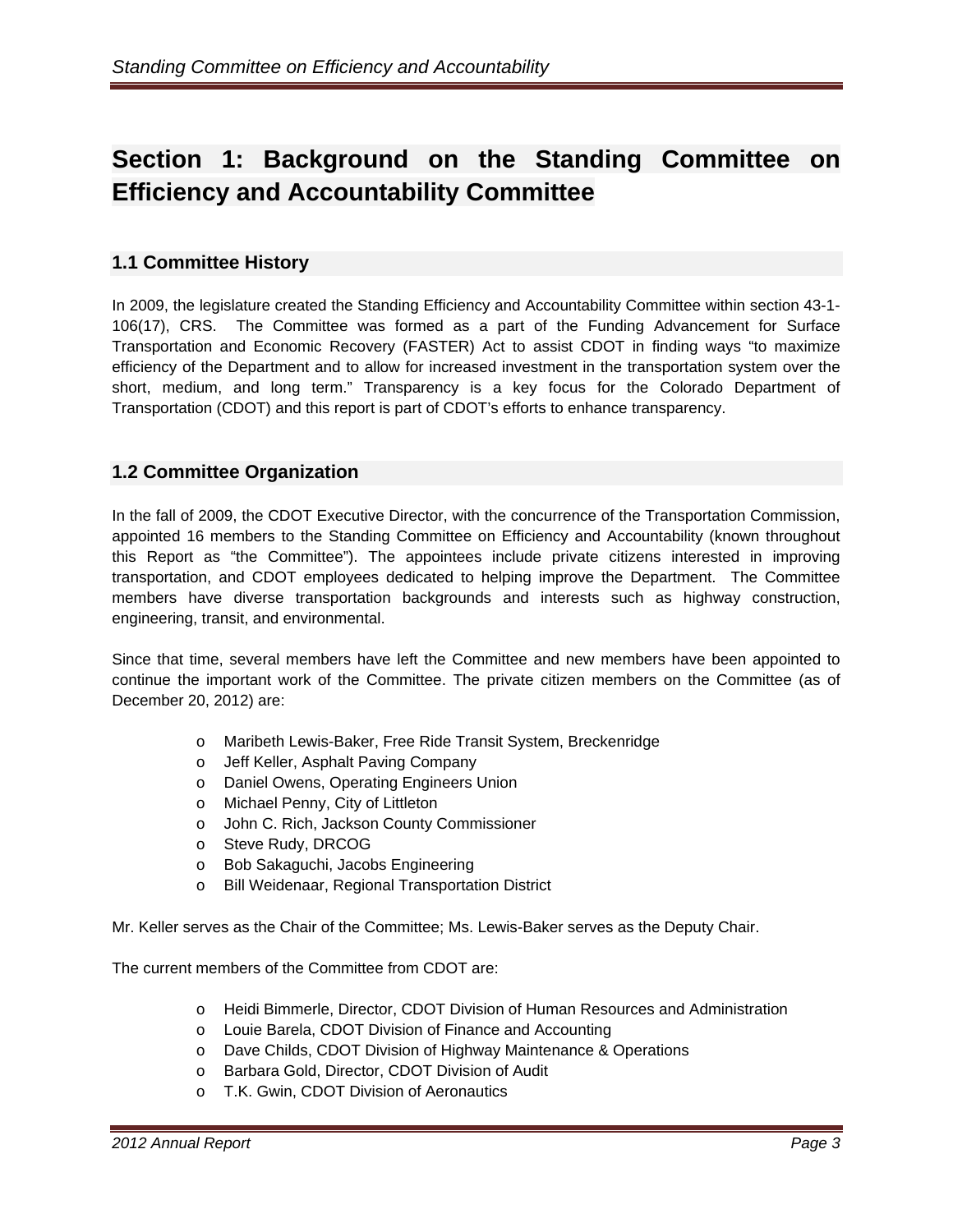- o Solomon Haile, CDOT Division of Engineering, Design and Construction
- o Debra Perkins-Smith, Director, CDOT Division of Transportation Development
- o Gary Vansuch, Director, CDOT Office of Process Improvement

Mr. Vansuch is the Committee's Vice Chair.

The Transportation Commission is represented on the Committee by Commissioner Steve Hofmeister.

The CDOT Office of Process Improvement provides the Committee staff support.

#### **1.3 Committee Governance**

The Committee first convened on September 17, 2009. During its first year, the Committee focused on understanding the statutes creating the Committee and reviewing CDOT's budget and other pertinent legislation. Committee members had to gain an understanding of CDOT operations and then develop a structure for how the Committee would study different areas of concern.

During 2011, the Committee met once each month other than July and the Chair or Transportation Commission representative filed regular reports to the Transportation Commission. The Committee presented recommendations to the Executive Director regarding access plans, access permit fees and other cost recovery, and reporting the budget to the public.

At the conclusion of 2011, the Committee amended its By-laws to established staggered terms of office for the Committee, with half of the terms expiring at the end of each year.

During 2012, the Committee met once each month and the Transportation Commission representative or the Vice Chair filed regular reports to the Transportation Commission.

The CDOT Executive Director is responsible for determining if and how to implement the recommendations from the Committee, and for responding to the Committee and the Legislature on the Committee's activities.

This is the third annual legislative report on the Committee's activities.

#### **1.4 History of the establishment of the work of the Committee**

In 2010, the Committee compiled more than 60 transportation efficiency and accountability issues for review. Those issues were grouped into eight general categories:

- **•** Accountability
- Budget
- Contract Administration
- Contract Process
- **Environment and Energy**
- Partnering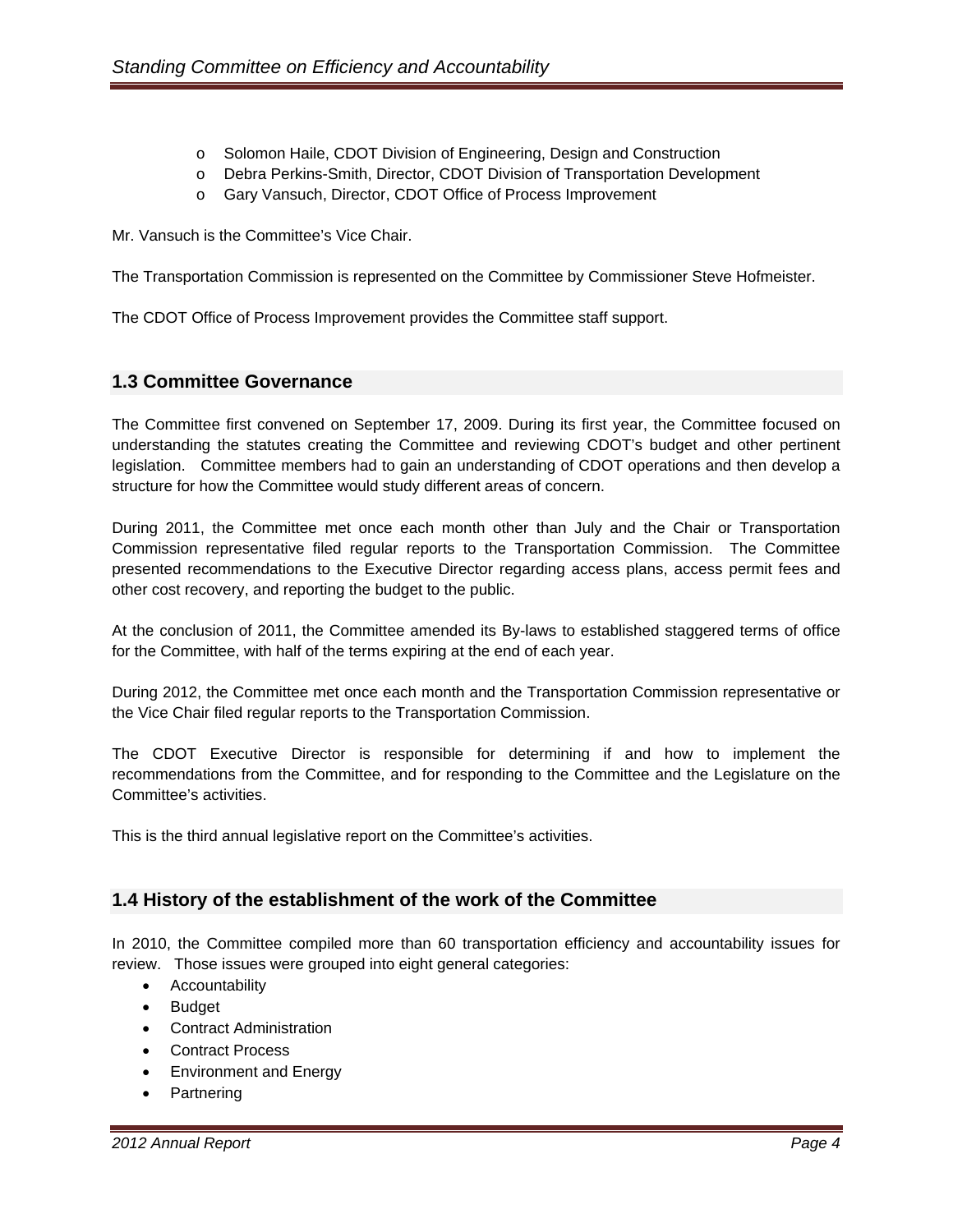- Staffing
- Planning

The Committee then identified the areas it felt had the greatest risk and impact for the Department. The Committee found that in some of those areas, such as Environment and Energy, CDOT is already using some industry best practices. Also identified were some areas that may not have the biggest impact but Committee members felt these issues could be studied, with efficiencies identified and improvements implemented in a very short time frame.

During 2011, subcommittees that had formed around these general categories focused on specific issues where they believed CDOT could improve its efficiency or accountability to the public. Those subcommittees studied their issues and brought forward to the "Committee of the Whole" recommendations on those issues.

During 2012, the Committee finalized the work of these Subcommittees and pursued issues of interest in two coordinated ways:

- 1) It requested briefings from CDOT to the Committee of the Whole on certain topics; and
- 2) It convened Task Forces on some other specific issues, to allow for additional research and analysis outside of Committee sessions for those specific topics.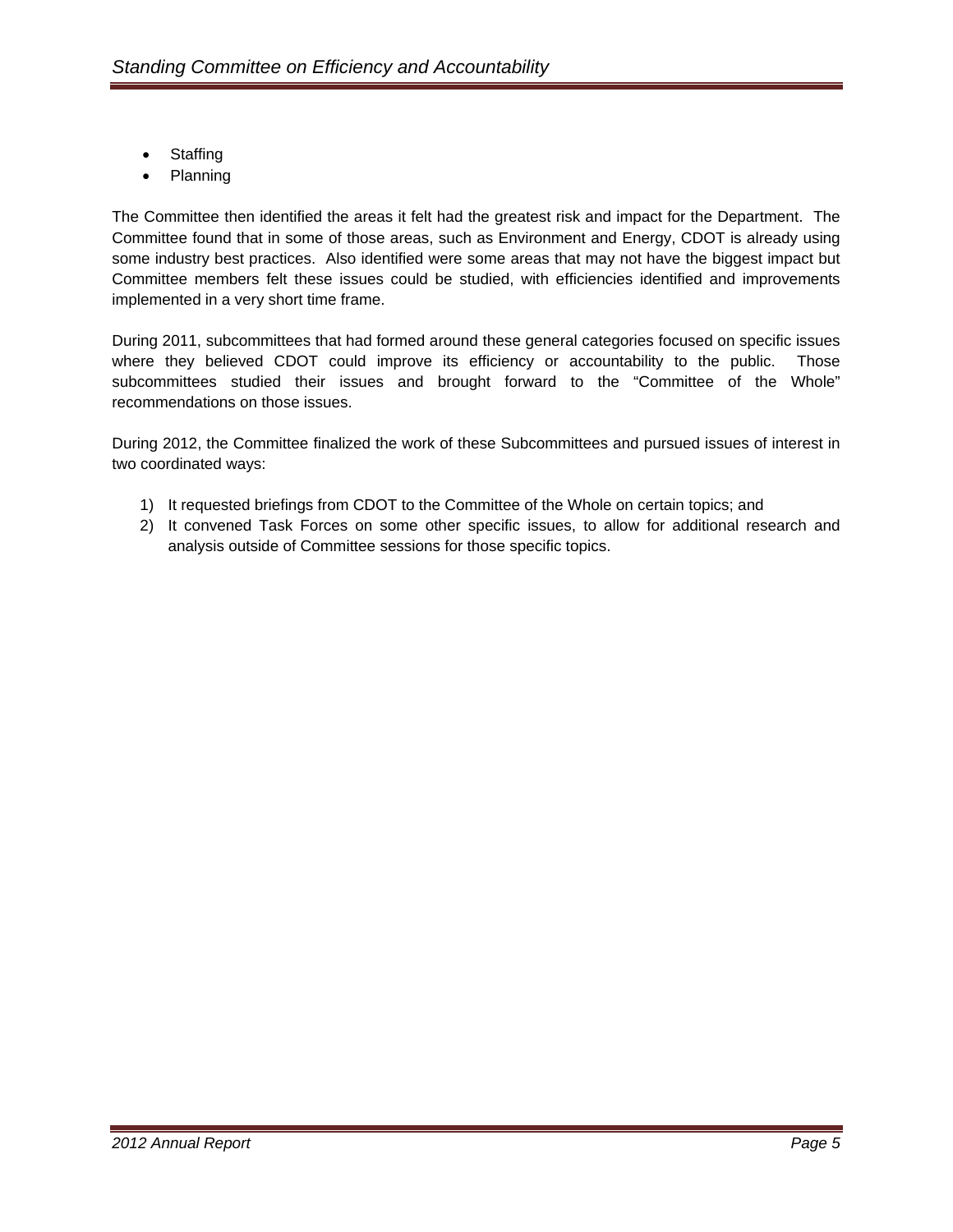## **Section 2: Issues Addressed During 2012**

During 2012, the Committee expanded the breadth of the issues that it addressed. Due to this work, the Committee's work fosters accountability, efficiency and transparency for CDOT's operations. Issues of interest included:

- Review of Financial Accountability at CDOT
- Review of Pre-Contract Award Authority
- Review of CDOT Performance Measurement System
- Review of CDOT's efforts to accelerate project delivery
- Review of CDOT's Aeronautics Program
- Review of Workforce Management and Succession Planning at CDOT
- Review of CDOT Regional Boundaries
- Review of Knowledge Management Governance
- Review of Traffic Data Management Systems
- Review of CDOT's water quality initiatives
- Review of environmental initiatives
- Review of CDOT's Contract Improvement Initiative
- Follow-up review of Access Control Plans
- Review of Electronic Bid Plans

Each of these issues is addressed below.

### **2.1 Review of Financial Accountability at CDOT**

The Committee has an ongoing keen interest in Financial Accountability. In 2011, the Committee undertook an in depth analysis of CDOT's budget and found that its format was not easily understood outside CDOT. Coordinating with work of the Executive Director, the Division of Accounting and Finance, and the Office of Government Relations, the Committee delivered a resolution to support a Budget for the Public. This Budget has improved the ability of the public to understand CDOT's finances.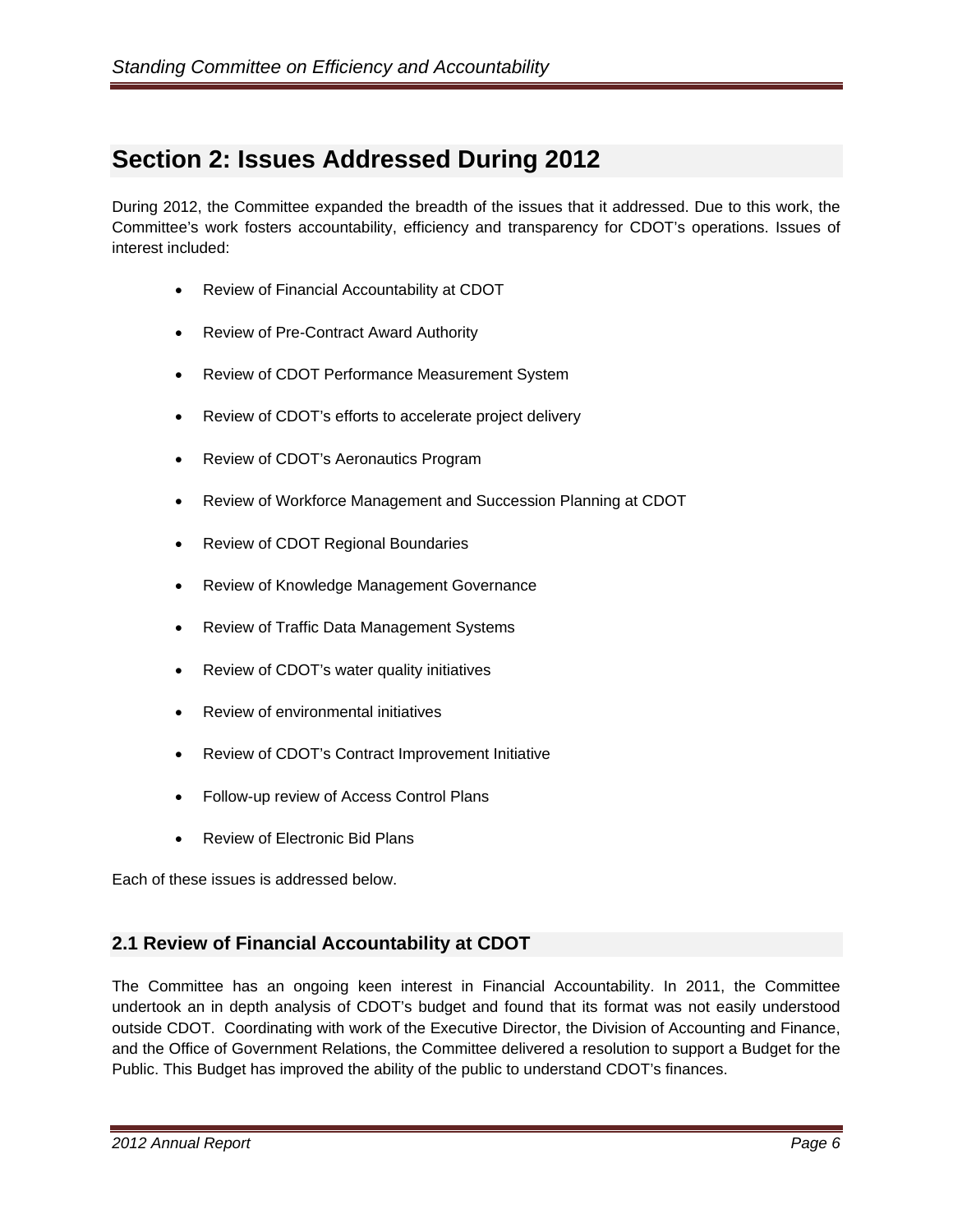In 2012, the Committee formed its Financial Accountability Task Force to continue its financial-related work. Initially, the Task Force focused on some issues regarding the construction engineering (or, "CE") cost rate issue. The Task Force members are focusing on making it easier for people to understand the components of the CE rate.

At the Committee's August session, Gregg Miller, CDOT's Business Systems Architect, presented and discussed CDOT's new online Financial Database system. This new system was activated on July 1, 2012. The information contained in the database enhances transparency to the public by providing searchable revenue, expense and payroll information on CDOT's external website.

A screenshot of an example from the online Financial Database system is provided below:

|                        | COLORADO                     | Taking care to get you there                                                                       |                  |                                       |             |
|------------------------|------------------------------|----------------------------------------------------------------------------------------------------|------------------|---------------------------------------|-------------|
|                        |                              |                                                                                                    |                  |                                       |             |
|                        | DEPARTMENT OF TRANSPORTATION |                                                                                                    |                  |                                       |             |
|                        |                              |                                                                                                    |                  |                                       |             |
| ose this window        |                              |                                                                                                    |                  |                                       |             |
|                        |                              | <b>CDOT Financial Information</b>                                                                  |                  |                                       |             |
|                        |                              |                                                                                                    |                  |                                       |             |
| <b>REVENUE</b>         | <b>EXPENSES</b>              | <b>PAYROLL</b>                                                                                     |                  |                                       |             |
| <b>Fiscal Year:</b>    |                              | <b>Job Classification:</b>                                                                         | Personnel Area:  |                                       |             |
| 2013                   |                              | $\bullet$<br>All                                                                                   | $\bullet$<br>All | $\blacktriangledown$<br><b>SEARCH</b> |             |
|                        |                              |                                                                                                    |                  |                                       |             |
|                        |                              | NOTE: If the current fiscal year is selected, total amount will be July 1 to date (within 5 days). |                  |                                       |             |
|                        |                              |                                                                                                    |                  |                                       |             |
| ID.                    | <b>FISCAL YEAR</b>           | <b>JOB CLASSIFICATION</b>                                                                          |                  | <b>PERSONNEL AREA</b>                 | AMOUNT -    |
| Pr 349500              | 2013                         | <b>Dept Executive Director</b>                                                                     |                  | HQ - Denver                           | \$63,265.00 |
| PY 316073              | 2013                         | Management                                                                                         |                  | Region 6 - Denver                     | \$57,624.15 |
| PY 316141              | 2013                         | Management                                                                                         |                  | HQ - Denver                           | \$57,505.34 |
| PY 316517              | 2013                         | Management                                                                                         |                  | HQ - Denver                           | \$56,396.91 |
| PY 316485              | 2013                         | Management                                                                                         |                  | HQ - Denver                           | \$55,000.04 |
|                        | 2013                         | Management                                                                                         |                  | HQ - Denver                           | \$55,000.00 |
| PY 316528              |                              |                                                                                                    |                  |                                       |             |
|                        | 2013                         | Management                                                                                         |                  | HQ - Denver                           | \$53,500.00 |
| PY 316329<br>PY 316442 | 2013                         | Management                                                                                         |                  | HQ - Denver                           | \$51,500.01 |
| PY 315977              | 2013                         | Management                                                                                         |                  | Region 4 - Greeley                    | \$51,500.00 |
| PY 315913              | 2013                         | Management                                                                                         |                  | Region 1 - Aurora                     | \$51,500.00 |
|                        | 2013                         | Management                                                                                         |                  | Region 3 - Grand Junction             | \$51,499.99 |
| Pr 315963<br>Pr 315949 | 2013                         | Management                                                                                         |                  | Region 2 - Putblo                     | \$51,499.99 |
| Pr 316005              | 2013                         | Management                                                                                         |                  | Region 5 - Durango                    | \$50,335.01 |
| PY 316208              | 2013                         | Management                                                                                         |                  | HQ - Denver                           | \$50,334.98 |
| PY 328274              | 2013                         | Civil Engineer Project Manager I--Constr                                                           |                  | Region 2 - Pueblo                     | \$50,267.90 |
| PY 316554              | 2013                         | Management                                                                                         |                  | HQ - Denver                           | \$50,000.00 |
| PY 326786              | 2013                         | Professional Engineer III                                                                          |                  | Region 2 - Putblo                     | \$48,434.33 |
| Pr 327051              | 2013                         | Professional Engineer III                                                                          |                  | Region 6 - Desver                     | \$48,295.05 |

The Task Force members continue to conduct additional reviews of CDOT's balance sheet and the statement of cash flow. Additionally, the Task Force is tackling issues regarding fixed costs and variable costs.

#### 2.2 Review of Pre-Contract Award Authority

A stakeholder issue from the State's Transit grantees was forwarded to the E&A Committee for review. For many years, CDOT has not allowed transit grantees to place a bus order upon the notification of an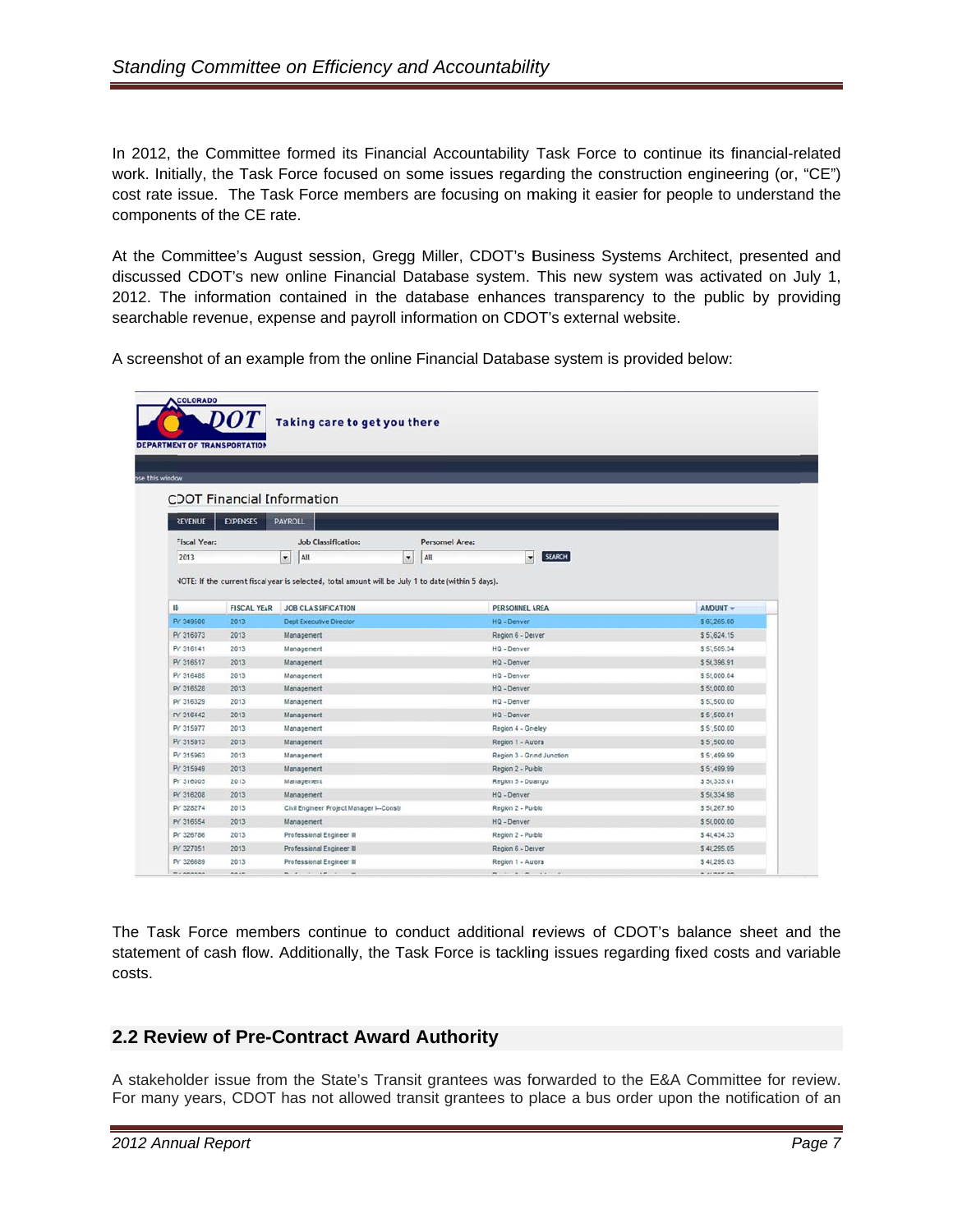award of grant funding and grantees were required to wait until an executed contract was in place and a "Notice to Proceed" is issued by CDOT, before an order could be submitted to the bus manufacturers. It was asked why CDOT did not allow a similar practice as the Federal Transit Administration permits. FTA allows for a form of pre-contract authority, whereby a grantee could place their bus order before the grant was circulated and fully executed in the FTA's Transportation Electronic Award Management (TEAM) system.

In essence, the grantee could assume a risk (upon the notification of the award of their direct FTA funding) and place their bus order before the grant was fully executed in TEAM. This practice is called "Pre-Award Authority" in the FTA world, but in simple terms and to make a comparison as to what the transit grantees were requesting from CDOT, it is the authority to procure the equipment for the project before the contract is fully executed and in place.

The transit grantees who received direct grants from the FTA were comfortable with the risk level associated with the practice because there is an average 18-month production timeline before the bus would be delivered. The contracting would most certainly be completed before the bus would arrive and if there was an unforeseen complication and the funding were to fall through, the demand for buses is such that the grantee could easily sell the bus to another transit agency while in the production queue or opt to continue to purchase with 100% local funds. The transit grantees have utilized this process when dealing directly with FTA for many years.

Now that many more of the FTA funding programs will be passed through by the Division of Transit and Rail, transit grantees were concerned about the impacts of losing their ability to get in line as quickly as possible with the bus manufacturer with their bus orders because of CDOT's current business practices.

The cost of transit buses can increase significantly if there are delays between when grantees are notified of their award and the processing of the grant contract. Currently, the average timeline to procure a bus is 18-24 months. The price of a bus, when utilizing a piggyback contract procurement method, is compounded monthly by the Producers Price Index (PPI). So when a grantee is using a 2010 contract option, a monthly PPI factor is added to the contract price to arrive at today's price for the bus. The sooner a grantee places their order; the sooner the price is frozen in time for a bus you will not receive for at least 18 months. In addition to the PPI, the bus manufacturers pass along price increases when there are technology changes. Those increases can be substantial in nature.

To illustrate the business case, in 2012 the State's transit grantees needed to purchase a total of (22) large transit buses. There is an emission control change for buses being manufactured in 2014, so in addition to the PPI for each month a grantee could not place their bus order, the orders also had approximate \$30,000 additional added for the technology change for each bus. It is estimated that the delay caused by CDOT's current business practice equated to an additional \$700,000 for these (22) buses ordered by the transit grantees in 2012. That dollar range is equivalent to nearly two more buses that could have been purchased with the same available funds. In addition to the financial burden incurred by delaying the order, the people in the localities are impacted by the delay of getting the new bus placed into service.

In 2012, the Committee commissioned a Task Force to pursue issues that impact ordering and purchasing capital transit equipment, such as buses. This Task Force developed a new advanced budgeting process for grants which will make it easier for local agencies to utilize CDOT grants.

Due to the Task Force's initiative, the State Controller has agreed that pre-contract authority is allowed on FTA funded grants and the contract templates already includes the appropriate language, so those grants should be able to proceed. However, that is still not yet allowed for FASTER-funded grants. The Pre-Contract Authority Taskforce will continue to work with the State Controller in 2013 to pursue preliminary approval for advanced budgeting for FASTER grants.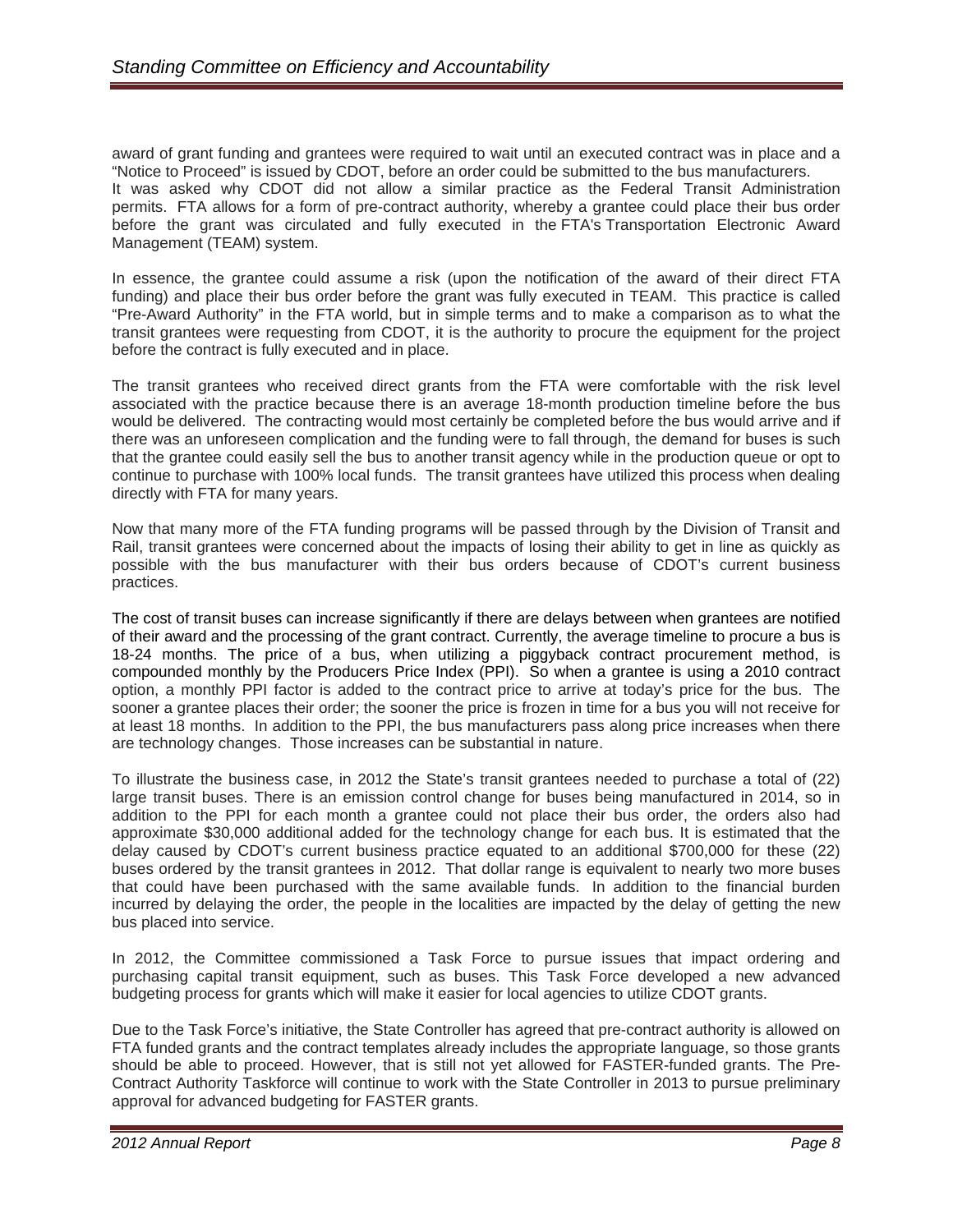Tom Mauser of the CDOT Division of Transit and Rail briefed the Committee that the advanced budgeting for the FASTER Transit funds is still needed, even with the contracting improvement initiatives that have been undertaken at the Department, because of the timeline associated with when the FASTER grant awards are approved by the Transportation Commission, announced to the transit grantees, and when the contract is finalized for the FASTER Transit funds.

The State Controller has agreed that FASTER Transit grants can be executed prior to the fiscal year of the grants because the FASTER Transit funds are a continuous appropriation, provided the Transportation Commission (TC) approves. As of December 20, 2012, CDOT is working on the specific contract language to provide for this, in order to present a proposal to the Transportation Commission to change CDOT's current business practice for bus procurements.

The Committee supports and recommends this change. It follows the Committee's charge in which to find efficiencies that will allow for dollars to be reinvested into the transportation system.

Tom Mauser is leading effort to finalize this. The Committee will actively monitor the implementation of this effort.

#### **2.3 Review of CDOT's Performance Measurement System**

At the Committee's February session, Scott Richrath of the Division of Transportation Development (DTD) presented information regarding the performance measure initiative and distributed a draft of the performance measure memorandum. He mentioned that CDOT's Senior Management has elevated four measures from among the 200 indicators that were being tracked. The purpose of this initiative is to enhance the department's performance reporting to the general public. Mr. Richrath stated that CDOT will focus on the following:

- The blended performance of CDOT's Pavements as measured by percentage of lane miles in good/fair condition based on remaining service life and CDOT's Maintenance Levels of Service Program as defined A through F for nine different maintenance program areas.
- The percent of bridge deck area in Good/fair condition based on sufficiency rating, structural deficiency, and functional obsolescence.
- Five year rolling average of fatalities.
- Congestion measured by travel time delays in congested corridors.

Mr. Richrath noted that improved electronic systems are under development for tracking these measures.

At the Committee's September session, Kevin Henry, CDOT Transportation Performance Branch, and Saundra Dowling, Consultant, provided the Committee with an overview and demonstration of these improved electronic systems--the new CDOT Performance Measures website. This tool is available from the CDOT and the OTIS websites and is called "Your CDOT Dollars". It tracks CDOT performance and transportation expenditures. Currently, the website is partially complete and is planned to be fully operational by the end of 2012. Data is currently being inserted manually; however, the goal is to have data automatically updated in real time through SAP. The website will ultimately include such features as: project tracking map for construction projects, budget data for specific projects, the number of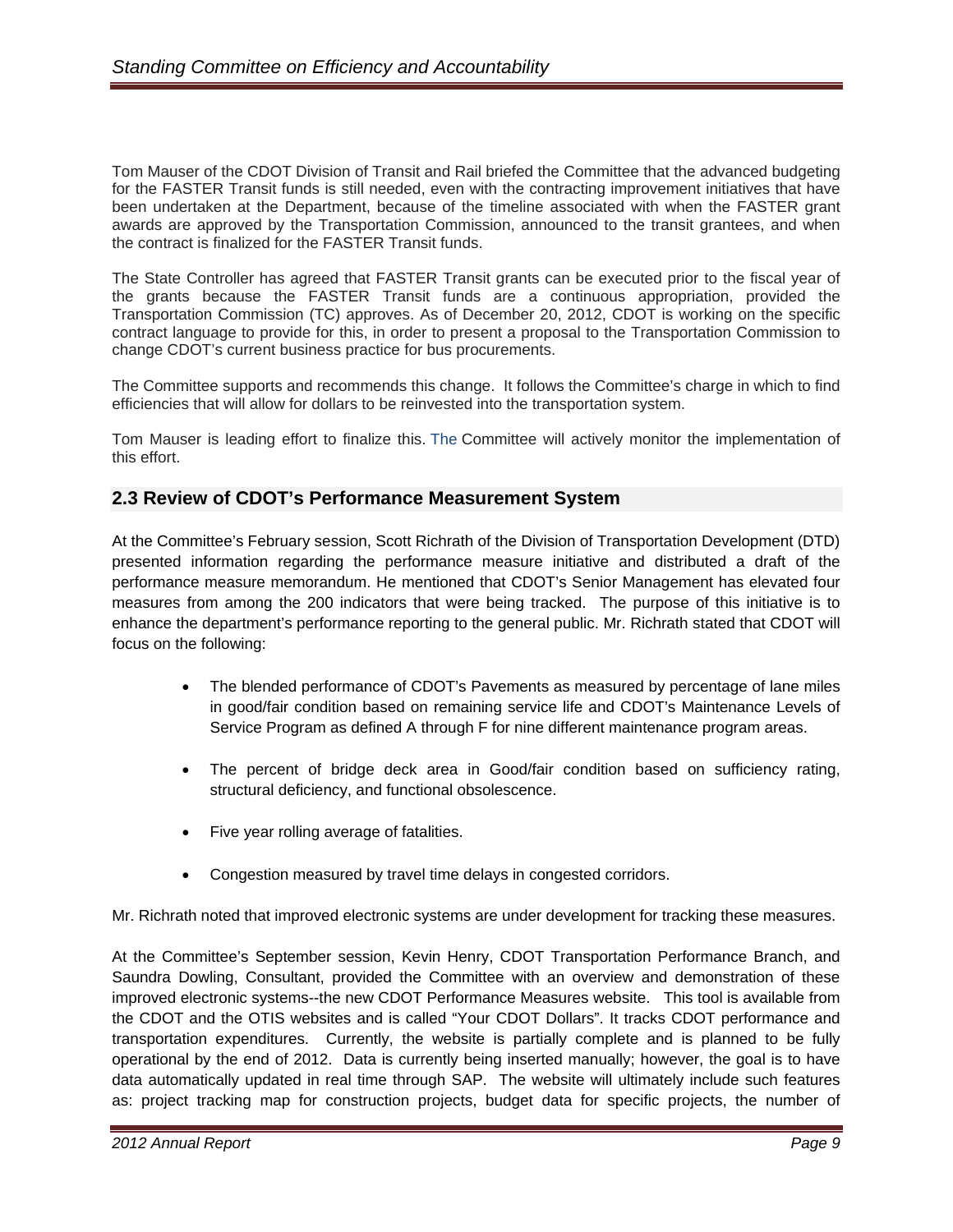vehicular fatalities and injuries per miles traveled, and calculation of personal travel expenses on an annual basis. A screenshot of a portion of the online website is provided below:

| Performance Area:<br>Road Quality<br>Highways Pavement Maintenance                                                                                                                                                      | Snow & ce   Traffic Services                                            | Performance Area:<br><b>Bridges &amp; Tunnels</b><br><b>Bridges</b> Tunnels                                                                                                                                                       |                                                                           |
|-------------------------------------------------------------------------------------------------------------------------------------------------------------------------------------------------------------------------|-------------------------------------------------------------------------|-----------------------------------------------------------------------------------------------------------------------------------------------------------------------------------------------------------------------------------|---------------------------------------------------------------------------|
| <b>Highways</b><br>CDOT maintains 9.146<br>miles of highways across<br>the state. Colorado<br>motorists drove 27.4<br>billios miles on these<br>roads in 2011. Learn<br>More                                            | <b>Highway Grade</b><br><b>Overall Roadway Condition</b><br>А<br>B      | <b>Bridges</b><br>CDOT maintains 3.447<br>bridges statewide to keep<br>them safe and in good<br>repair for the traveling<br>public. Learn More                                                                                    | Percent of Bridge Deck Area in<br><b>Good/Fair Condition</b><br>100<br>98 |
| <b>Actual</b><br>Long<br>Range<br>for<br>Coal<br>2012<br>$C+$<br>в                                                                                                                                                      | C<br>D<br>F<br>2012<br>2008<br>2009<br>2010<br>2011                     | <b>Actual</b><br>Long<br>Range<br>for<br>2012<br>Goal<br>95%<br>96.4%                                                                                                                                                             | 96<br>94<br>92<br>2009<br>2010 2011<br>2012<br>2008                       |
| Performance Area:<br>Mobility                                                                                                                                                                                           |                                                                         | Performance Area:<br>Safety                                                                                                                                                                                                       |                                                                           |
| Congestion Transit COTrip.org<br>Congestion<br>Traffic congestion in<br>Colorado costs drivers<br>\$1.35 billion annually in<br>delays and fuel; an<br>average of \$913 per<br>person in the Denver<br>area. Learn More | <b>TravelDelays in</b><br><b>Congested Highway Segments</b><br>20<br>15 | <b>Fatalities</b> Injuries<br><b>Fatalities</b><br>A goal of CDOT's safety<br>program is to increase<br>seat belt usage. 59% of<br>highway automobile<br>fatalities in 2011 were<br>unrestrained vehicle<br>occupants. Learn More | <b>Fatalities</b><br>600<br>400                                           |
| Long<br><b>Actual</b><br>Range<br>for<br>2012<br>Coal<br>$22 -$<br>13.8 <sup>h</sup>                                                                                                                                    | 10<br>5<br>$\bf{0}$<br>2008<br>2012<br>2009<br>2010<br>2011             | <b>Five</b><br><b>Actual</b><br>Year<br>for<br>2011<br>Average<br>492<br>447                                                                                                                                                      | 200<br>0<br>2007<br>2009 2010<br>2008<br>2011                             |

The Committee will continue to monitor progress on this crucial initiative.

## 2.4 Review of Responsible Acceleration of Maintenance and Partnerships (RAMP) Program

During the September session of the Committee, Tim Harris, CDOT's Chief Engineer, reported to the Committee about CDOT's recently-initiated efforts to accelerate delivery of highway transportation projects. In December, this initiative was officially launched by Governor Hickenlooper and CDOT Executive Director Don Hunt. The Initiative is known officially as the "Responsible Acceleration of Maintenance and Partnerships (RAMP) Program". Mr. Harris returned to address the Committee at its December session regarding details of the rollout of the RAMP Program.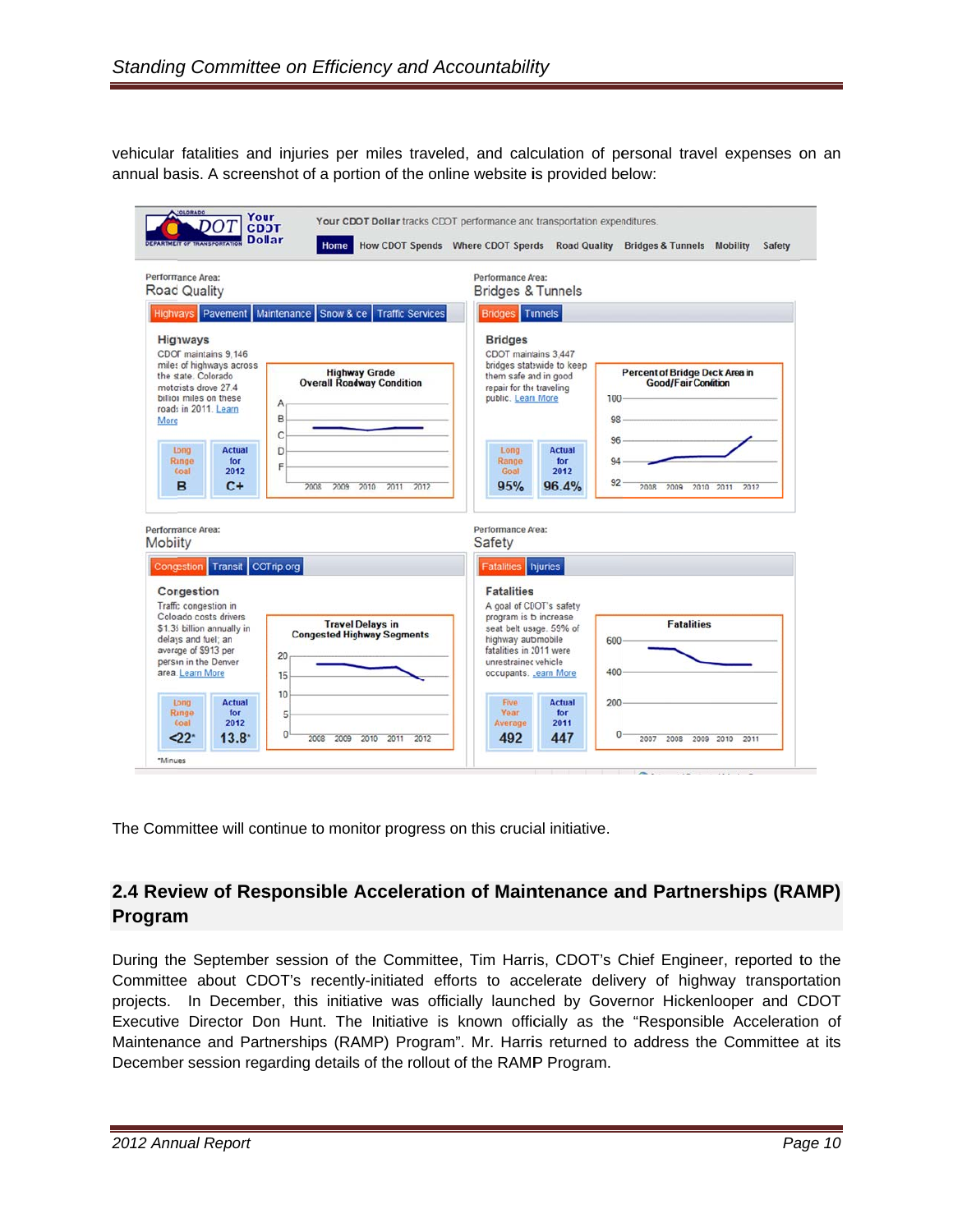Under this initiative, CDOT will be moving from a budget-based to an expenditure-based management system in an effort to increase efficiency.

Related to the new RAMP Program, CDOT is also forming and Transportation Operations Division. Mr. Harris has provided the Committee with a briefing on this topic. Mr. Harris and other CDOT staff met with North Carolina's Department of Transportation staff to determine how that organization operates and to learn from any mistakes they have made in the past. Mr. Harris and CDOT Executive Director Don Hunt will also met the Virginia DOT to understand their Operations Division. As RAMP becomes operational, it will increase the focus on efficiency, accountability and transparency within CDOT.

The Committee will actively monitor the implementation of these efforts.

#### 2.5 Review of CDOT's Aeronautics Program

At its August session, the Committee conducted its Annual Review of efficiency and accountability the CDOT Aeronautics Program. T.K. Gwin, from the CDOT Aeronautics Division, reported on improvement efforts in the CDOT Division of Aeronautics, including the Web-based Interactive Management System, known by the acronym "WIMS". WIMS is being implemented to improve efficiency and accountability within the division, and utilizes a Commercial Off-the-Shelf (COTS) software system, SalesForce, to aid in simplicity of implementation. A screenshot of the grants page of WIMS is provided below.

|                                      |                        | <b>Search</b>                                                                    |                     | T.K. Gwm * Help & Training             |      | <b>CDOT Airport Management +</b> |
|--------------------------------------|------------------------|----------------------------------------------------------------------------------|---------------------|----------------------------------------|------|----------------------------------|
| Accounts Contacts Leads<br>Home      | <b>Grants</b>          | Draw Downs Chatter Carroaigns Dashboards Report: Taxes Libraries Content Cases + |                     |                                        |      |                                  |
| Create New                           | Grants                 |                                                                                  |                     |                                        |      | Help for this Page @             |
|                                      | Home                   |                                                                                  |                     |                                        |      |                                  |
| <b>Recent Items</b>                  | View: Ready For Review | Edit   Crede New View<br>$\bullet$ Got                                           |                     |                                        |      |                                  |
| Application-2929                     |                        |                                                                                  |                     |                                        |      |                                  |
| Eagle County Regional<br>Airport     | <b>Recent Grants</b>   | New.                                                                             |                     |                                        |      | Recently Viewed [w]              |
| Application-2938<br><b>图 DD-2678</b> | <b>Grant Name</b>      | Account                                                                          | <b>Grant Number</b> | <b>Total Remaining Status</b>          | Year | <b>Created Date</b>              |
| <b>IN</b> DIA Surplus Equipment      | Application-2929       | Eagle County Regional lirport                                                    |                     | \$3,654,121.00 Ready for Board Review  | 2013 | 10/16/2012                       |
| Application-3305                     | Application-2938       | Front Range Airport                                                              |                     | \$3,300,000.00 Ready for Board Review  | 2013 | 10/17/2012                       |
| <b>图 DD-2676</b>                     | Application-3305       | Rocky Mountain Metropilitan Airport                                              | 13-BJC-S01          | \$0.00 Approved                        | 2013 | 12/6/2012                        |
| <b>IM</b> AWOS Update                | Application-3310       | Grand Junction Regional Airport                                                  |                     | \$5,050,000.00 Drafted                 | 2013 | 12/11/2012                       |
| MB DD-2677                           | Application-2921       | San Luis Valley Regional Airport-Bergman Field                                   |                     | \$2,378,159.00 Ready for Board Review  | 2013 | 10/15/2012                       |
| <b>IB</b> Fencing & gates            | Application-2928       | Denver International Aircoft                                                     |                     | \$10,357,746.00 Ready for Board Review | 2013 | 10/15/2012                       |
|                                      | Application-3013       | Hopkins Field                                                                    |                     | \$2,199,162.00 Ready for Board Review  | 2013 | 10/19/2012                       |
| Recycle Bin                          | Application-2940       | Front Range Airport                                                              |                     | \$855,900.00 Approved                  | 2013 | 10/17/2012                       |
|                                      | Application-2876       | Animas Airpark                                                                   | 13-00C-01           | \$575,900.00 Ready for Board Review    | 2013 | 10/11/2012                       |
|                                      | Application-2927       | Fremont County Airport                                                           |                     | \$3,333,132.00 Ready for Board Review  | 2013 | 10/15/2012                       |
|                                      | Application-3095       | North Fork Valley Airport                                                        | 13-7V2-01           | \$134.100.00 Ready for Board Review    | 2013 | 11/7/2012                        |
|                                      | Application-2953       | Colorado Plains Regioral Airport                                                 |                     | \$500,000.00 Ready for Board Review    | 2013 | 10/18/2012                       |
|                                      | Application-2950       | Yuma Municipal Airport                                                           |                     | \$302,222.00 Ready for Board Review    | 2013 | 10/18/2012                       |
|                                      | Application-2945       | Wray Municipal Airport                                                           |                     | \$975,127.00 Ready for Board Review    | 2013 | 10/18/2012                       |
|                                      | Application-2658       | Telluride Regional Airpirt                                                       |                     | \$680,148.00 Ready for Board Review    | 2013 | 9/27/2012                        |
|                                      | Application-3005       | Sterling Municipal Airpot                                                        |                     | \$666,966.00 Ready for Board Review    | 2013 | 10/19/2012                       |
|                                      | Application-2872       | Steamboat Spos, Munisipal Airport                                                |                     | \$555,554.00 Ready for Board Review    | 2013 | 10/10/2012                       |
|                                      | Application-3060       | Spanish Peaks Airfield                                                           |                     | \$160,000.00 Ready for Board Review    | 2013 | 10/24/2012                       |
|                                      | Application-2871       | Rocky Mountain Metropolitan Airport                                              |                     | \$19,986,955.00 Ready for Board Review | 2013 | 10/10/2012                       |
|                                      | Application-3053       | Pueblo Memorial Airpor                                                           |                     | \$4,410,526.00 Ready for Board Review  | 2013 | 10/25/2012                       |
|                                      | Application-3010       | Perry Stokes Airport                                                             |                     | \$500,000.00 Drafted                   | 2013 | 10/19/2012                       |
|                                      | Application-2950       | <b>Meeker Airport</b>                                                            |                     | \$3.105.166.00 Ready for Board Review  | 2013 | 10/18/2012                       |
|                                      | Application-2930       | <b>McElroy Field</b>                                                             |                     | \$907,406.00 Ready for Board Review    | Chat |                                  |

The WIMS system could also help improve efficiency within other CDOT divisions, and those Divisions are currently investigating how to utilize the WIMS technology. The Committee will monitor implementation within these other Divisions.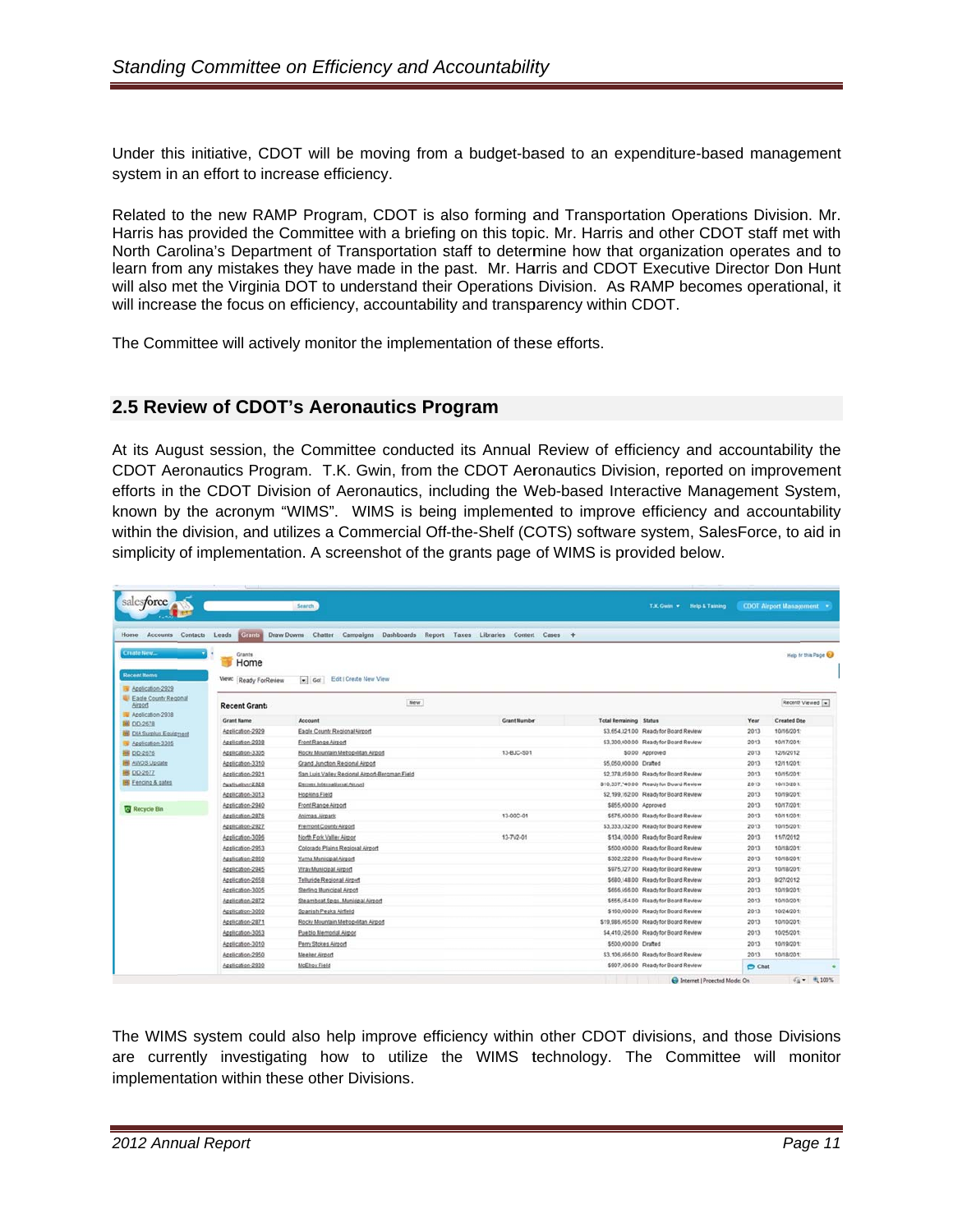## **2.6 Review of Workforce Management and Succession Planning at CDOT**

The Committee was provided a presentation by Cristina Valencia of the CDOT Human Resources Department during its April 2012 meeting, based on the Committee's interest in the efficiency and effectiveness of CDOT personnel management systems. The presentation included current efforts of the Department related to available training opportunities (such as, those available through CDOT University) and potential opportunities for how workforce planning and succession planning could be implemented at CDOT.

From this review, there were several significant Findings by the Committee:

- 1. CDOT does not currently have any formal exit interview process.
- 2. CDOT does not currently have any type of workforce management plan in place.
- 3. CDOT does not have an inventory or asset management system in place for objectives of its current employees.
- 4. CDOT does not currently have a performance management system that consistently fosters accountability and career development of its employees. Additionally, there is no metric and associated target that directs managers to foster the potential development of their subordinate employees.

The Committee provided these recommendations formally to the CDOT Executive Director, Don Hunt:

- 1. The CDOT Executive Director should endorse the concept of Workforce Management and Succession Planning as an important initiative for the Department's future.
- 2. The CDOT Executive Director should work with the Director of Human Resources and Director of Process Improvement to identify a Champion to develop a Departmental implementation plan for this. We would encourage the Department to thoughtfully consider any potential opportunities that can be achieved as part of the initiative and to implement a meaningful workforce management plan.
- 3. The CDOT Executive Director should consider the following factors for inclusion in this plan:
	- a. A formal exit interview process to obtain data regarding why employees are choosing to leave the Department. This data should be analyzed for trends to assist the Department in improving employee retention.
	- b. A workforce management plan that would include career development within the Department and allow employees opportunities to advance their career. The plan should include some type of road map as to what steps an employee would need to accomplish in which to prepare themselves to become qualified for a higher position, not only within their own area but within other areas of the Department as well. The Department has some groups that are further along than others in this type of development path outlining. A transparent development plan should be put in place for the entire Department.
	- c. Some form of asset management for the objectives of employees to improve the Department's ability to establish qualified internal applicant pools.
	- d. A performance metric and target for supervisors that will help CDOT evaluate the effectiveness of coaching and development of subordinate employees as a performance expectation for managers and supervisors.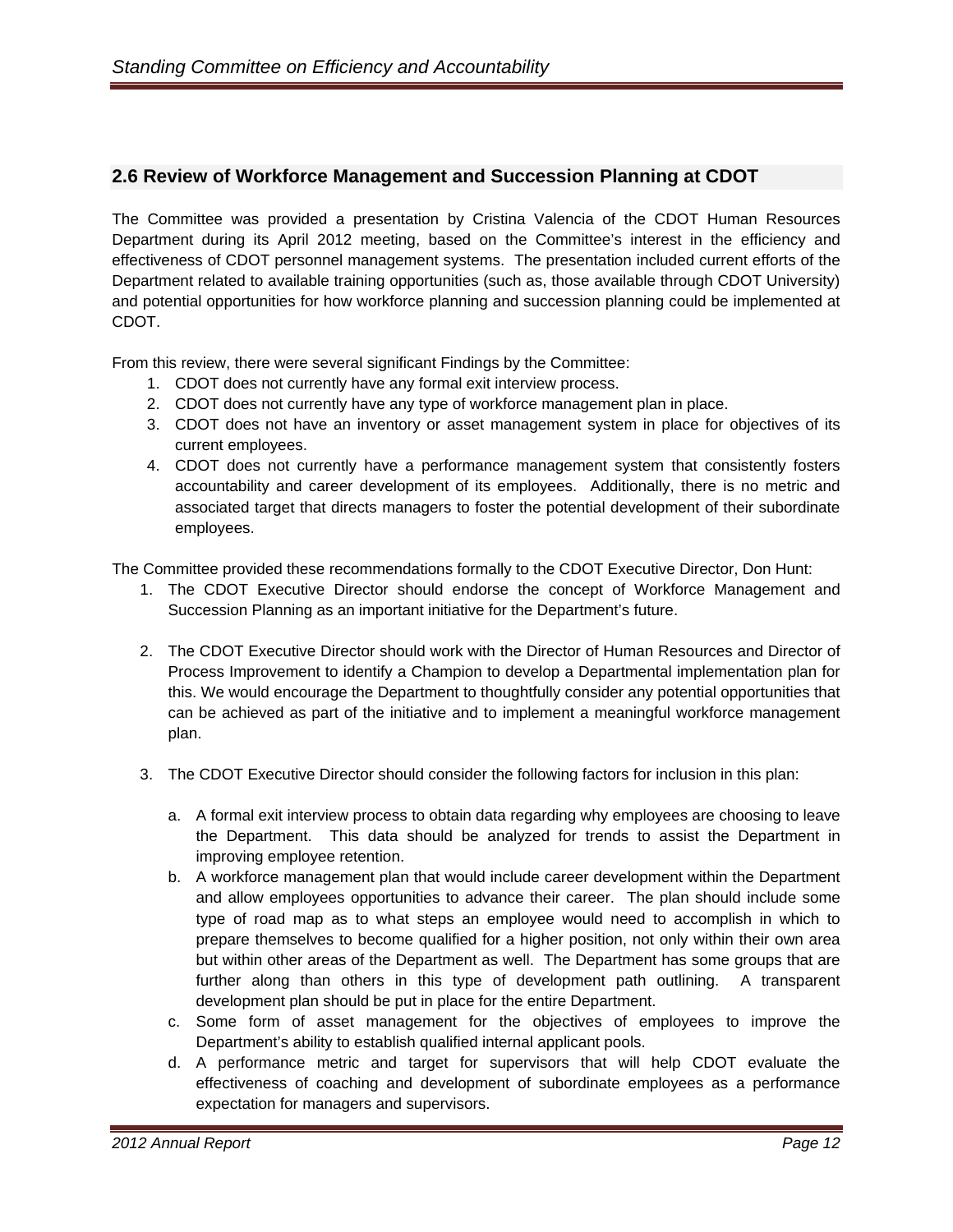- e. Strategies to encourage cross-training, with the goal of eliminating any potential sole silos for key job functions.
- f. An evaluation of roadblocks that would prevent employees from advancing within the organization and what CDOT may be able to reasonably do to remove or limit barriers.
- 4. The Committee recommends that CDOT gather data from the private sector and other public sector entities that utilize workforce management strategies as part of the due diligence in establishing the Department's workforce management plan.
- 5. The Standing Committee on Efficiency and Accountability recognizes that this will be a long-term initiative and project. The Committee would like to monitor the progress of the initiative by receiving periodic updates, as staff feels they would be productive.

The current status of this effort, as of December 20, 2012: CDOT responded positively to these recommendations in November 2012 and the Senior Director of Human Resources provided a presentation about plans to address this at the November 2012 meeting. The Committee will actively monitor the implementation of these recommendations.

## **2.7 Review of CDOT Regional Boundaries**

At its May session, the Committee heard from CDOT's Solomon Haile regarding issues that occur due to differences between Engineering Region physical boundaries and Maintenance Section physical boundaries. The Committee had considerable discussion regarding issues that can be caused by these differences in boundaries.

In October 2012, CDOT announced a proposal to change Regional boundaries. These changes are still being developed as of December 20, 2012; they are due to go into effect on or before June 30, 2013.

The Committee will actively monitor these changes for possible improvements in efficiency and accountability.

### **2.8 Review of Knowledge Management Governance**

At its July session, the Committee heard from William Johnson, CDOT's GIS Data Management Section Manager, regarding the CDOT practices for Knowledge Management Governance and efforts to improve those practices. Knowledge management governance refers to the practices by which an organization like CDOT manages its information, data, and the performance of the important organizational functions. CDOT is pursuing improvements in knowledge management which will yield benefits, including the following:

- It will enable CDOT to compare result of all projects in a consistent manner.
- Increases the ability to track the success of programs in terms of defined goals and objective at the departmental and program level.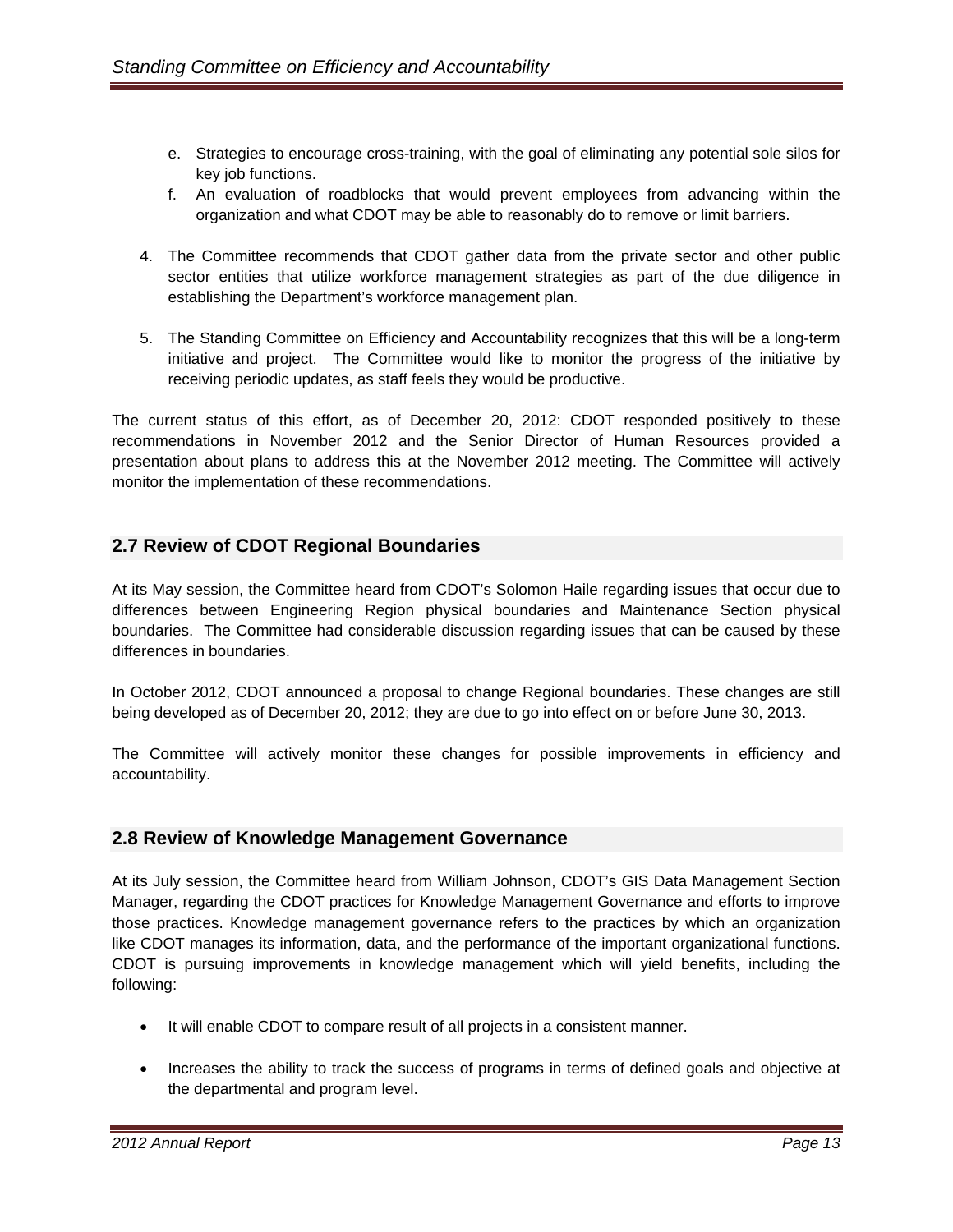• It ensures that organization make better use of their existing system capabilities.

The Committee will actively monitor the implementation of this effort.

### **2.9 Review of Traffic Data Management Systems**

At its October session, the Committee decided to look into the multiple systems used for traffic data management, to determine whether it is worthwhile to look into efforts to merge these systems to improve efficiency and data access. These efforts are ongoing, and the Task Force assigned to this effort will report out in early 2013. CDOT's Solomon Haile is the Leader of this Task Force.

The Committee will actively support the Task Force in its efforts in this area during 2013, and the Task Force led by Mr. Haile will report to the Committee monthly regarding its progress.

#### **2.10 Review of CDOT's Water Quality Initiatives**

At its May session, the Committee heard from Jane Hann, the Environmental Programs Branch Manager in the Division of Transportation Development. This stems from the Committee's interest in ensuring that water quality processes are efficient and effective.

She presented information about the efforts regarding the water quality initiative at CDOT. The Clean Water Act was passed because rivers and lakes were becoming alarmingly polluted and wetlands were drying up. The Clean Water Act's purpose is to stop pollutants from being discharged into waterways and to maintain water quality to provide a safe environment for fishing and swimming. Ms. Hann noted that the Colorado Department of Transportation has several programs in place to reduce the amount of poullants being discharge during storms. She mentioned that CDOT has developed trainings to help specific issues and is always looking for ways to improve water efficiency. Ms. Hann noted that the Water Quality Performance Measure addressed issues promptly when identified. Due to the importance of the measure, the CDOT Chief Engineer has adopted it as one of his Chief Engineer Objectives.

The Committee discussed the initiative and decided that no further Committee action was required on this matter.

### **2.11 Review of CDOT's Environmental Initiatives**

At the Committee's January session, one of the members expressed interest in hearing from CDOT staff about efforts to streamline the environmental process (for instance, the Environmental Impact Statement). This member stressed the importance of reducing greenhouse emissions, as well as increasing revenue for transport

At its April session, the Committee heard from Debra Perkins-Smith and Jane Hann, both from the Division of Transportation Development, about the Environmental Impact Statement (EIS) process at CDOT, to help E&A Committee decide whether to form a Task Force (and/or take other action) on some aspect of EIS.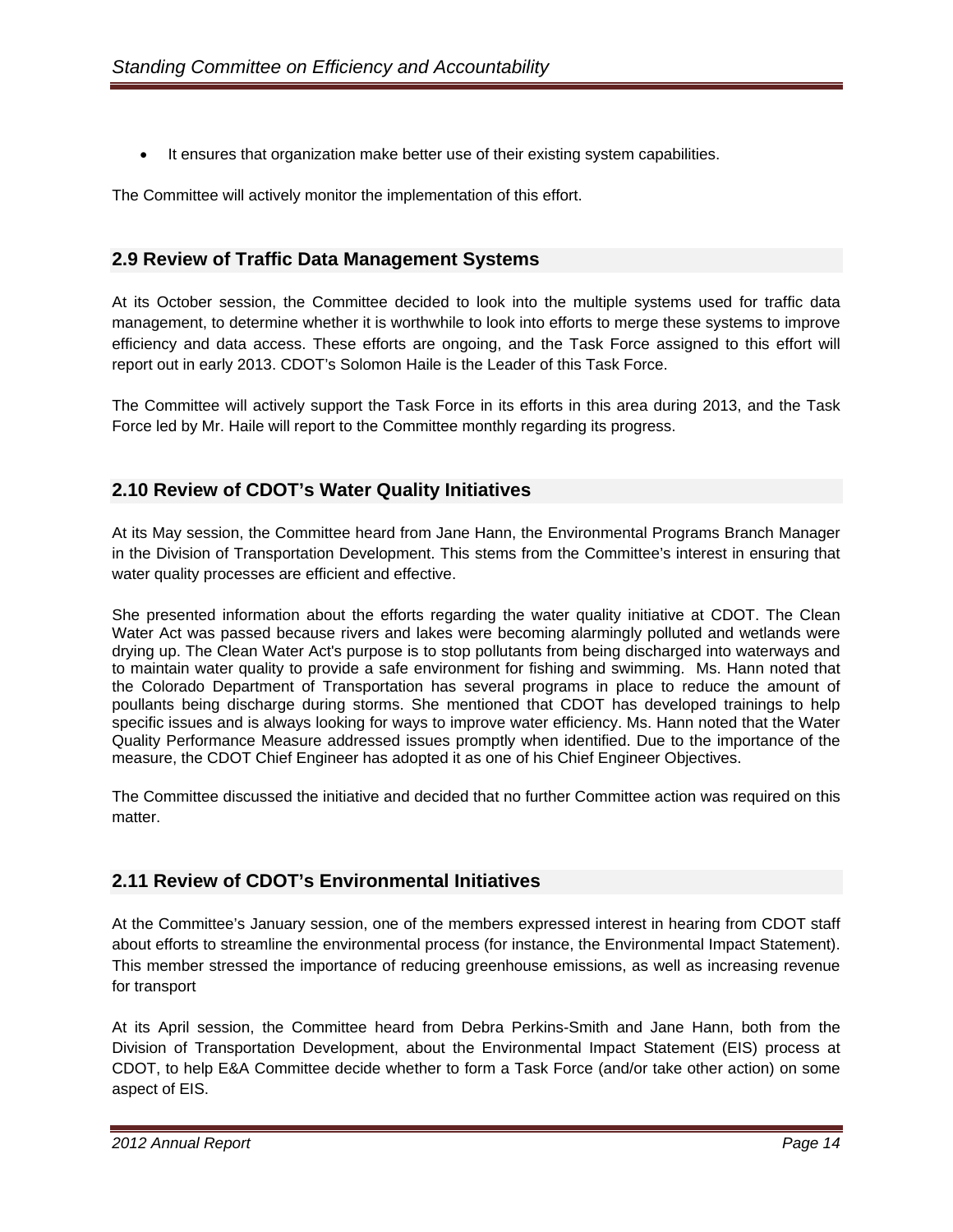CDOT staff noted that CDOT will support and enhance efforts to protect the environment and quality of life for all of Colorado's citizens in the pursuit of providing the best transportation system and service possible". She asked members of the Committee to voice out their biggest obstacle with the EIS process.

The consensus among Committee members was that the process takes too long.

CDOT staff noted that the new process will set up a framework for considering and incorporating planning documents and decisions from the earliest stages of project planning into the environmental review process. This will lead to a seamless decision making process that will minimize duplication of effort, promote environmental stewardship, and reduce delays. CDOT staff emphasized that there are several initiatives underway to help eliminate waste and shorten the project delivery time.

The Committee will monitor staff efforts to streamline this process.

#### **2.12 Review of CDOT's Contract Improvement Initiative**

At its March session, the Committee heard from Tammy Lang, the CDOT project manager, and Cheryl Wright of CDOT, about the Contract Improvement Initiative at CDOT. Over the past two years CDOT has made a number of changes to streamline and improve contracting processes at CDOT. The primary improvements have been consolidating contract writers in procurement, developing contracts templates with the State Controller, and implementing a contract writing module in the SAP computer system.

The Committee was generally pleased with the progress in this area, and decided to take no further action on this topic.

#### **2.13 Follow-up Review of Access Control Plans**

At its March session, Scott McDaniel, CDOT Director of Staff Services, provided the Committee with information about funding for access management plans. This is based on a 2011 recommendation from the Committee. The Committee's Planning Subcommittee met several times during 2011 to discuss the potential benefits of developing access control plans (ACPs) for state highway system corridors, and made several recommendations, including:

- CDOT staff develop a schedule for implementing the bullets below and report back to the E & A Committee in December, 2011.
- CDOT staff identify an appropriate annual funding level for development of access control plans taking into consideration system needs and financial resources.
- CDOT staff request Commission allocation of funds in FY 2012 specifically designated for the development of ACPs in high priority corridors.
- CDOT staff develop a methodology for identifying and prioritizing future corridors for the development of access control plans.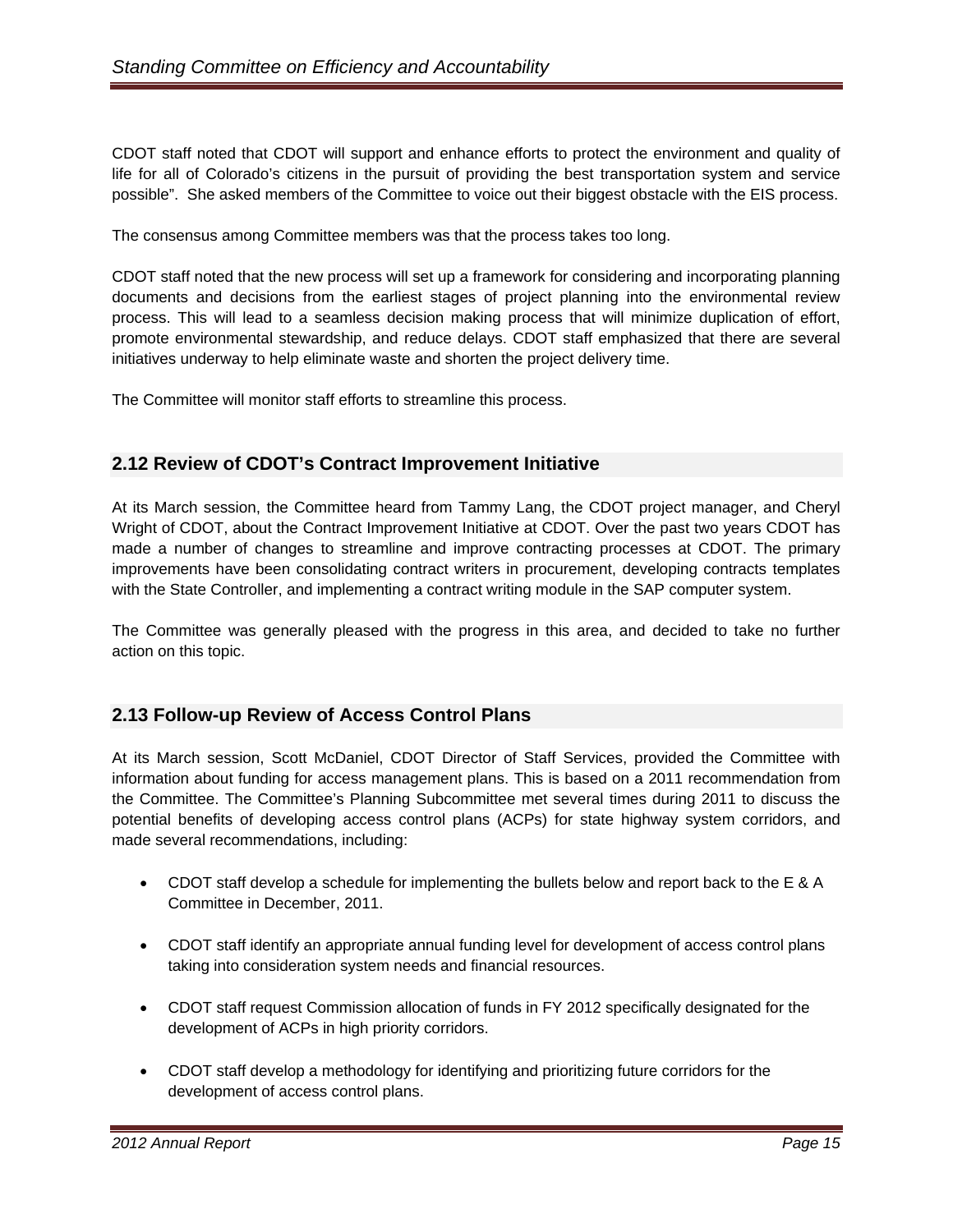- CDOT staff develop educational materials to be used in discussions with local governments to illustrate the benefits of access control plans.
- CDOT staff conduct outreach to local governments along priority corridors to promote the development of ACPs and to determine the level of interest from local governments.
- CDOT investigate the rule making and other processes necessary to change the name from *access control plans* to *access management plans* as that may resonate and be considered more acceptable to local governments.

The Committee had also requested in 2011 that CDOT designate \$500,000 in the budget for access management planning. Mr. McDaniel noted CDOT is concerned that, with limited funds, this would put the Commission in a thumbs-up/thumbs-down position on access management. CDOT suggested funding access management planning through the Region traffic engineering budgets. The Committee concurred with this, as long as education and outreach was included.

The Committee will actively monitor the implementation of this effort in 2013.

## **2.14 Review of Electronic Bid Plans**

At the Committee's March session, Joe Mahoney, CDOT Facilities Manager, and representatives from NDOCS, provided a demonstration for the Committee on the electronic bid plans that CDOT will be using in the future. The Missouri Department of Transportation has been using the same system for five years and now has 55 to 60% online sales. The biggest savings is the elimination of the need to send plan revisions by express delivery service.

The Committee was generally pleased with the efficiency gains from this improvement and decided to take no further action on this issue.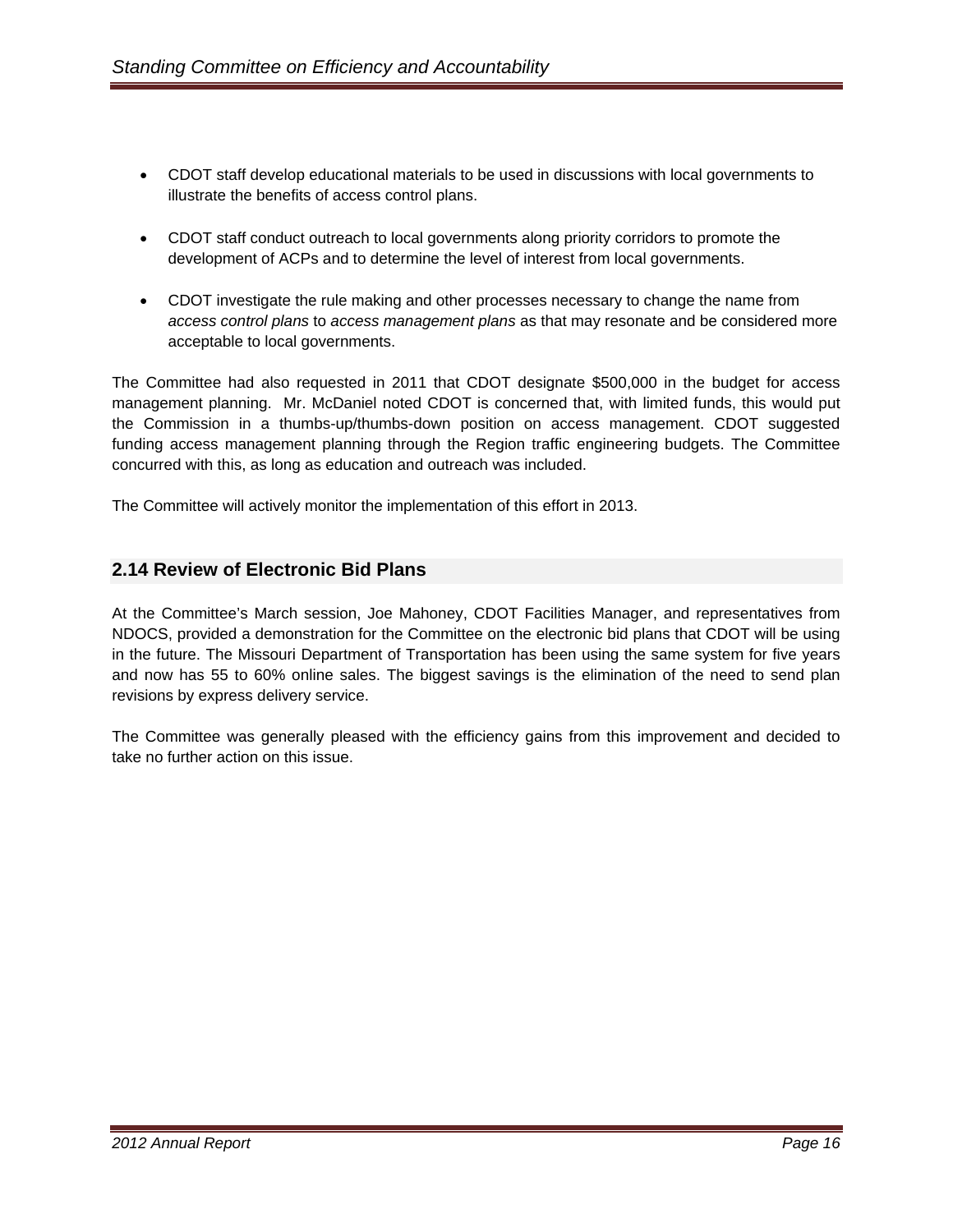## **Section 3: Ongoing Work**

- The Committee is continuing its Pre-Award Authority work with regard to the ability of transit operators to procure buses in advance of CDOT grant awards. Much of this has already been resolved successfully, and the Committee anticipates closing out this work early in 2013.
- CDOT has undertaken a significant Contract Improvement Initiative and concludes calendar year 2012 in midst of additional improvements to SAP's Procurement for Public Sector.
- The Committee is continuing its work to review financial-related matters at CDOT through the Financial Accountability Task Force.
- The Committee is continuing its work to review consolidation and efficiency improvement in certain areas of data collection and analysis through the efforts of the Traffic Data Task Force.
- The Committee reviewed some of CDOT's permitting systems in 2011, and will review progress CDOT has made on improving those permitting systems.
- The Committee will monitor the implementation of RAMP, and continue to assist CDOT in messaging about the shortfall of funding for transportation.

## **Section 4: Conclusion**

Since its inception in late 2009, the Committee's work has assisted CDOT in finding ways "to maximize efficiency of the Department and to allow for increased investment in the transportation system over the short, medium, and long term," as it was directed to do by the legislation which established the Committee.

It has also accelerated improvements through existing CDOT initiatives while creating awareness among CDOT staff regarding the need to incorporate efficiencies into their regular work day. As CDOT responsibility accelerates maintenance and partnerships in 2013 and beyond, maximizing investment in the Colorado statewide transportation system becomes even more important for this Committee and for citizens.

The implementation of operational improvements by CDOT and the monitoring of CDOT's operations through the Performance Measurement System are means for this Committee and the public to ensure that CDOT is utilizing its finite resources in a responsible and accountable fashion. The Committee will continue in its mission to assist CDOT in finding ways "to maximize efficiency of the Department and to allow for increased investment in the transportation system over the short, medium, and long term."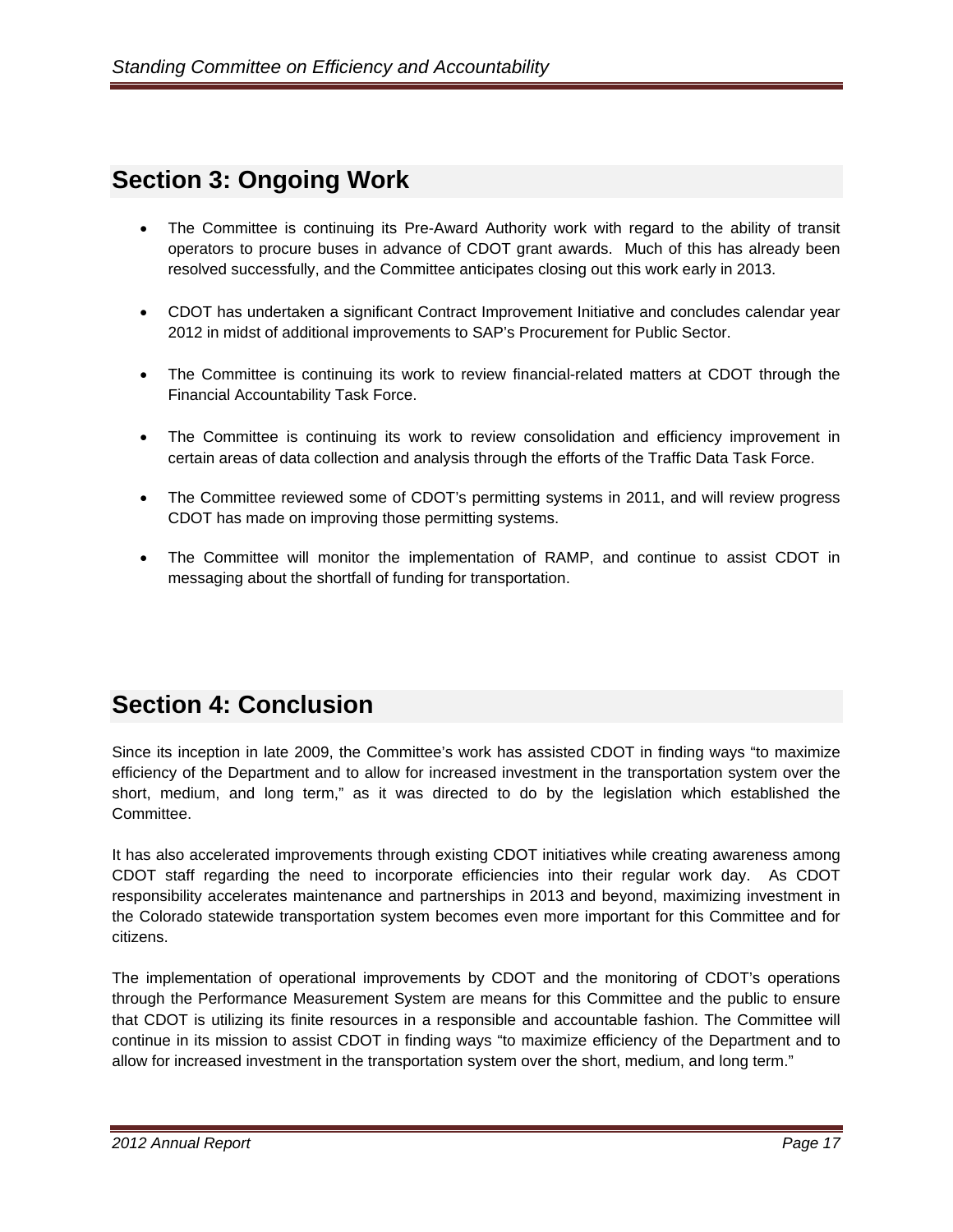

*December 20, 2012 photo of the Standing Committee on Efficiency and Accountability. Back row, Left to Right: Ga ary Vansuch, Committee Vice Chair, Michael Pen nny; Bill Weid denaar; Jeff Keller, Comm mittee Chair; Daniel Owen; Front row, Left to Right, Anna Ryazantseva, Committee Administrative Aide;* Solomon Haile; John Rich; Maribeth Lewis-Baker, Committee Deputy Chair.